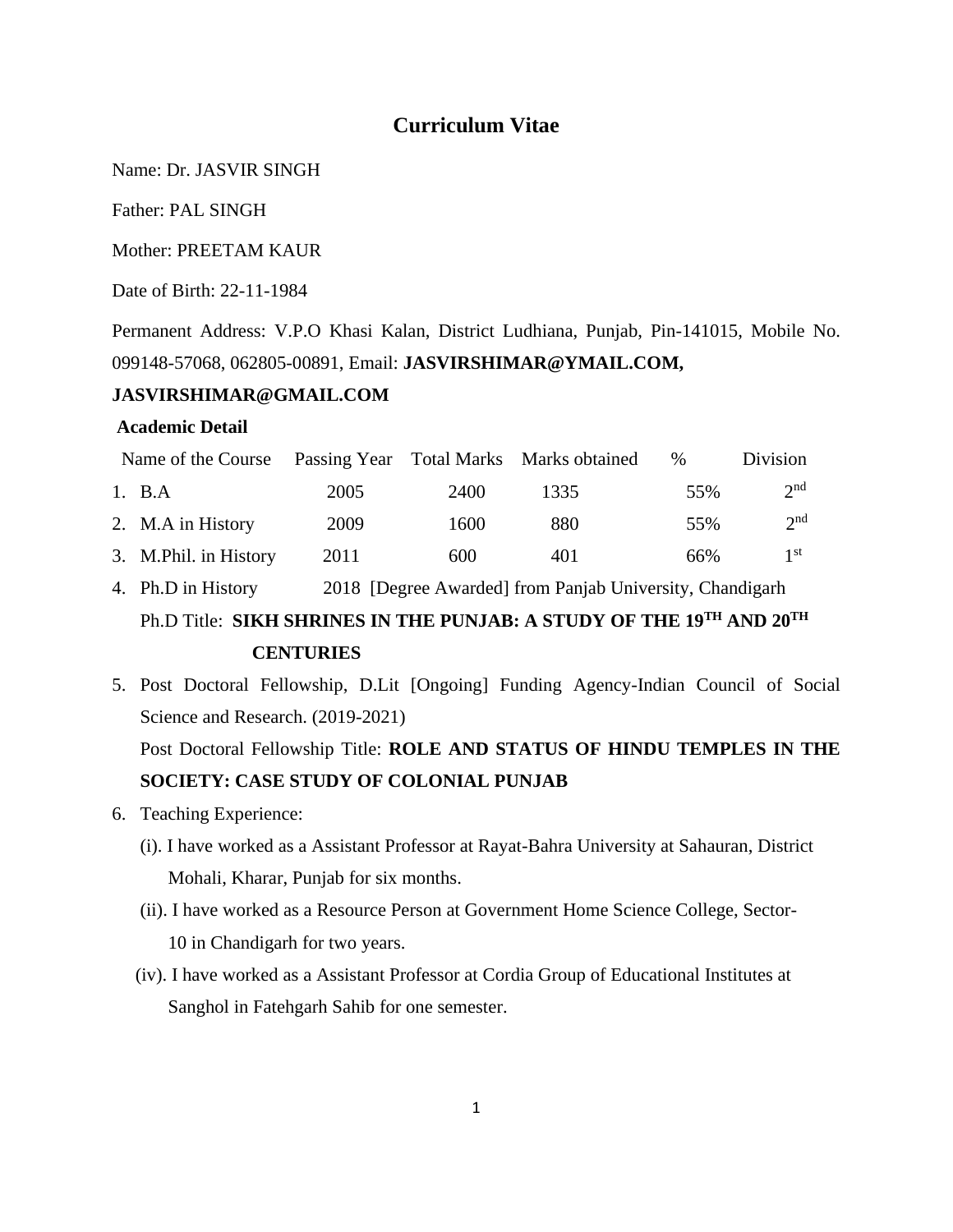#### **Publications**

- 1. I have published a paper entitled **Sacred Places in the Colonial Punjab: A Brief Study**  in the 43rd session of Punjab History Conference having ISBN No. 978-81-302-0128-3, which was held on March 12-14, 2011 at Punjabi University, Patiala.
- 2. I have published a paper entitled **Gurdwaras in the 20th Century Punjab** in the 45th session of Punjab History Conference having ISBN No. 978-81-302-0268-6, which was held on 15-17, March, 2013 at Punjabi University, Patiala.
- 3. I have published a paper entitled **Partition and the Sikh Gurdwaras in West Pakistan** in the 46<sup>th</sup> session of Punjab History Conference having ISBN No. 978-81-302-0320-1, which was held on 14-16, March, 2014 at Punjabi University, Patiala.
- 4. I have published a paper entitled **Gurdwara a Social, Culture and Political Centre in the Punjab region: A Brief Study** in the 48th session of Punjab History Conference having ISBN No. 978-81-302-0439-0, which was held on 4-6, March, 2016 at Punjabi University, Patiala.
- 5. I have published a paper entitled **Historical Gurdwaras in Pakistan Punjab (1850- 1950): A Brief Study** in the Central India Journal of Historical and Archaeological Research, a Peer Reviewed Journal having ISSN No. 2277-4157 in the issue of April to June 2017.
- 6. I have published a paper entitled **Sikh Gurdwaras: A study of the change in the Punjab (1850-1950)** in the Research Journal of Humanities and Social Sciences, 2017 having ISSN No. 0975-6795 in the issue of January to March 2017.
- **7.** I have published a paper entitled **The Gurdwaras of Guru Hargobind Singh: A Brief Study** in the International Interdisciplinary Research Journal having ISSN No. 2394- 5303, with Impact Factor 4.002 in the month of August-issue, 2017.
- 8. I have published a paper entitled **The Gurdwaras of Guru Gobind Singh: A Historical**  Perspective in the 49<sup>th</sup> session of Punjab History Conference having ISBN No. 978-81-302-0473-4, which was held on 17-19<sup>th</sup> March, 2017 at Punjabi University, Patiala.
- 9. I have published a paper entitled **The Role of Information and Communication Technology (ICT) in Health in Modern Time** in the International Journal of Yogic,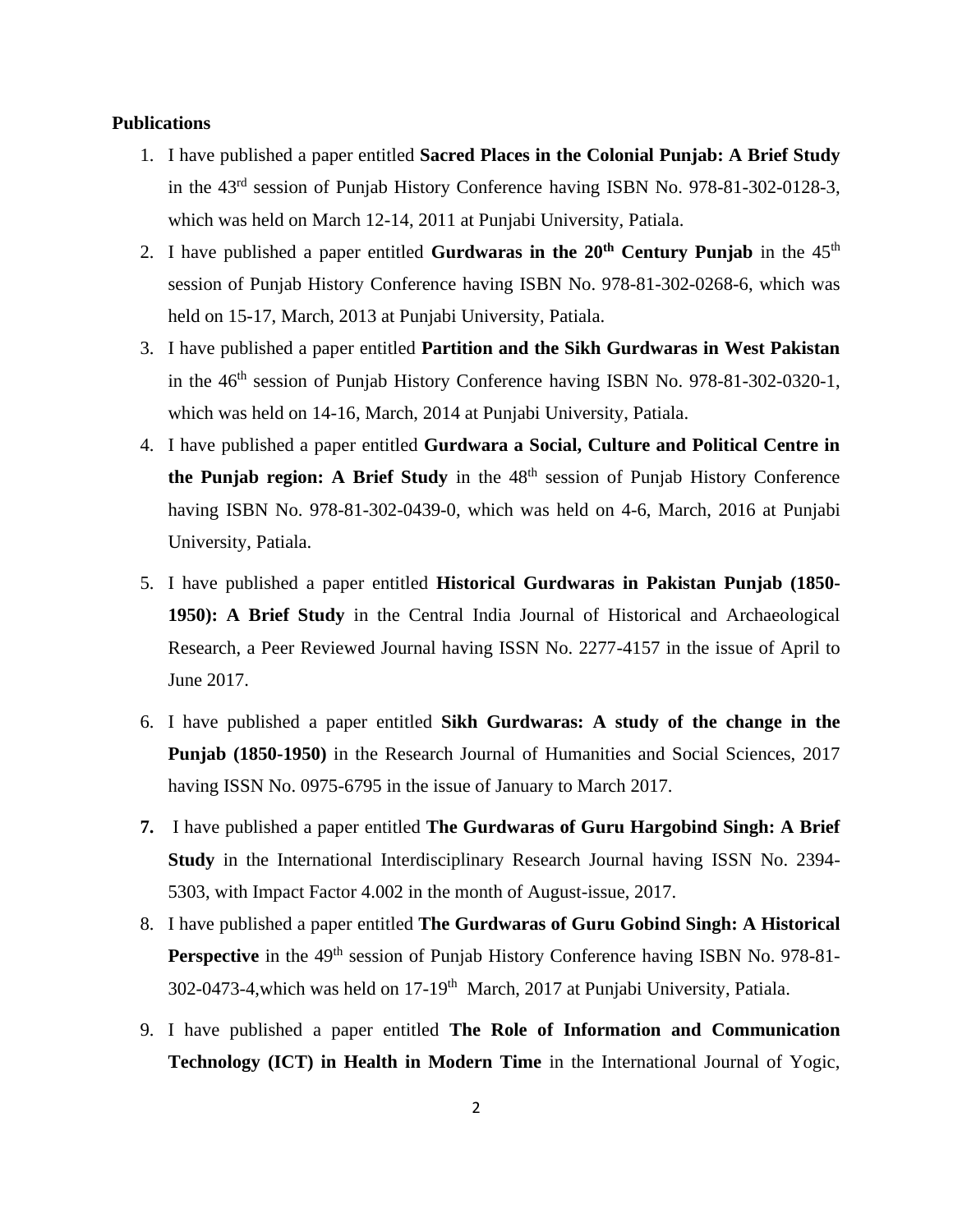Human Movement and Sports Sciences having ISSN No. 2456-4419 with its Impact Factor (RJIF): 5.18.

- 10. I have published a paper entitled **Gurdwara Reform Movement: An Appraisal 1920- 25** in the online Journal of Multidisciplinary Subjects having ISSN No. 2349-266X (UGC approved Journal No. 63726) with its Impact Factor : 4.081 in the December issue, 2018.
- 11. I have published a paper entitled **Gurdwaras related to Guru Nanak Dev: A Historical Perspective** in the Panjab Journal of Sikh Studies having ISSN No. 2231- 2757,Vol. V, published by the department of Guru Nanak Sikh Studies, Panjab University, Chandigarh.
- 12. I have published a paper entitled **The Gurdwaras of Guru Nanak Dev in West Punjab: A Brief Study** in the book entitled **Nanak Bani Media, Society and Culture** edited by Dr. Narinder Kaur, having ISBN No. 9789388977548, published by Sapatrishi Publications at Chandigarh.

#### **Papers Presentations**

- 1. I have presented a paper entitled **Sikhism and Women** in the National level seminar, which was held on 22-01-2013 at Guru Nanak Girls College, Ludhiana.
- 2. I have presented a paper entitled **Gurdwaras in the 19th Century Punjab** in the 44th session of Punjab History Conference, which was held on 9-11 February, 2012 at Punjabi University, Patiala.
- 3. I have presented a paper entitled **Sikh Shrines in the West Punjab: Late 19th to mid 20th Century** in the Indian History Congress which was held on 28-30, December 2013 at Cuttack (Odisha).
- 4. I have presented a paper entitled **Sikh Shrines: A Study of Change in the 19th Century Punjab** in the 4<sup>th</sup> Chandigarh Social Science Congress which was held on 26-27, March 2014 at Panjab University, Chandigarh.
- 5. I have presented a paper entitled **Gurdwaras in the Punjab from Mid 19th to Mid 20th Century: Continuity and Change** in the 2<sup>nd</sup> session of International South Asian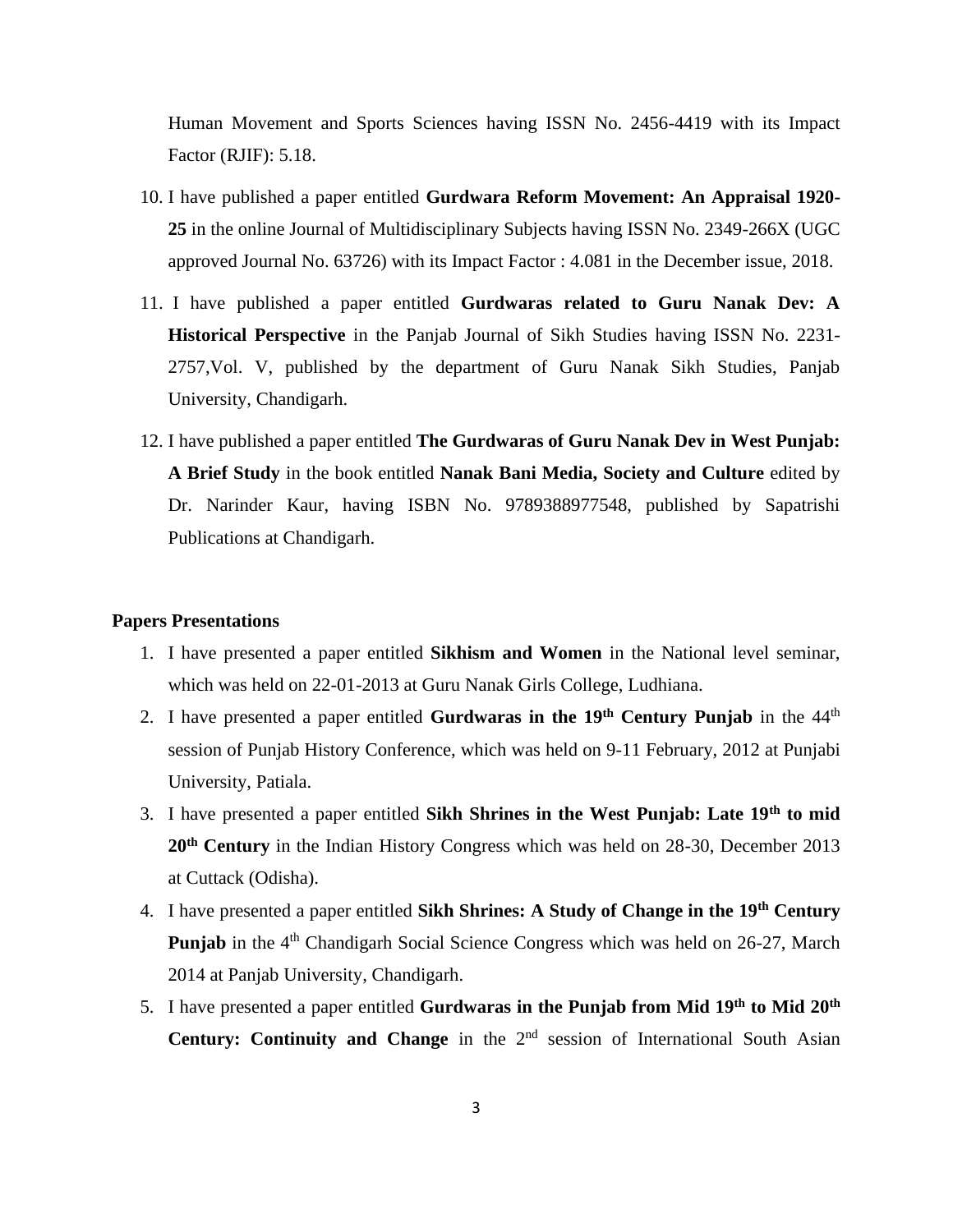History Conference which was held on 17-19, October, 2014 at Punjabi University, Patiala.

- 6. I have presented a paper entitled **Gurdwaras in the Punjab in the Post Independence Period: A Brief Study** for the Indian History Congress which was held on 28-30, December, 2014 at Jawaharlal Nehru University, New Delhi.
- 7. I have presented a paper entitled **Gurdwaras a Multipurpose Institution** in the National Theatre Conference which was held on 29-31, January, 2015 at Panjab University, Chandigarh.
- 8. I have presented a paper entitled **The Changing Trends in Management (Supervision): With Specially Reference to the Management of the Gurdwaras in the Punjab** in the National Seminar which was held on 7-2-2015 at Panjab University Constituent College, Nihal Singh Wala in Moga.
- 9. I have presented a paper entitled **The Changing Trends in Management of Gurdwaras in the Punjab: up to the 20th Century (**Best paper awarded from the department) in the 5<sup>th</sup> Chandigarh Social Science Congress which was held on 20-21, February 2015 at Panjab University, Chandigarh.
- 10. I have presented a paper entitled **The Changes in Gurdwara Management in the 20th Century Punjab: A Brief Study** in the 47<sup>th</sup> session of Punjab History Conference, which was held on February 27-01 March, 2015 at Punjabi University, Patiala.
- 11. I have presented a paper entitled **Gurdwara : A Source of Spiritual Power for the Sikh Community** in the 6<sup>th</sup> Chandigarh Social Science Congress which was held on 25-26, February 2016 at Panjab University, Chandigarh.
- 12. I have presented a paper entitled **Kirtan and its Performance in Sikh Gurdwaras** in the one day National Seminar which was held on 27-2-2016 at Guru Gobind Singh College for Women, Sector-26, Chandigarh.
- 13. I have presented a paper entitled **Emergence of the Gurdwaras based on Caste in Punjab: A brief study** in the National seminar organized by the Kendri Punjabi Lekhak Sabha (Regd.) on 14-15 January, 2017 at Punjab Arts Council, Chandigarh.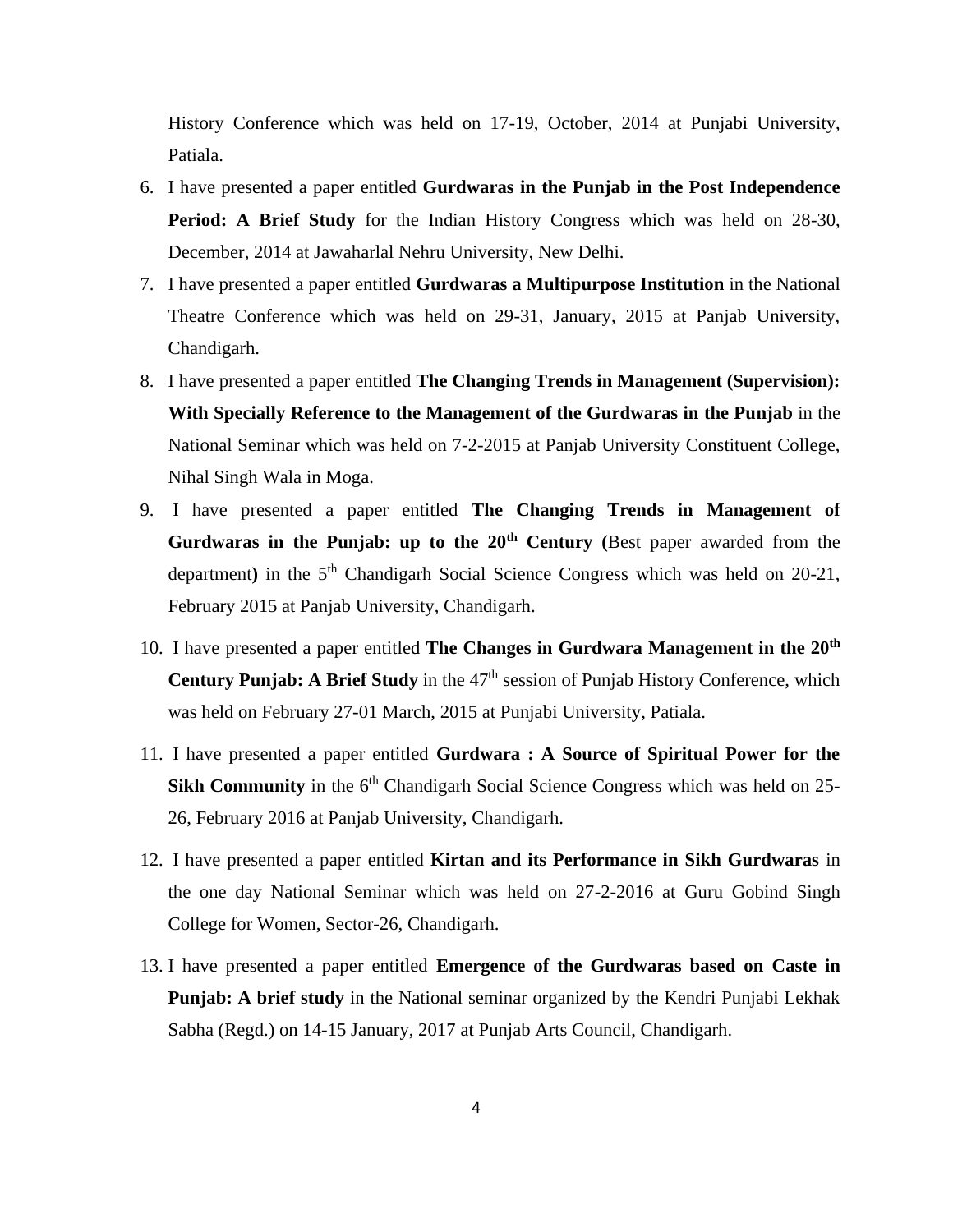- 14. I have presented a paper entitled **Agrarian Conditions of the Punjab During the Colonial Rule: A Brief Study** in the National seminar sponsored by Indian Council of Historical Research and organized by Department of History on 07-03-2018 at Lyallpur Khalsa College, Jalandhar.
- 15. I have presented a paper entitled **Master Tara Singh and Partition of the Punjab, 1947** in the National seminar sponsored by Sikh Educational Society, Chandigarh on 18-04- 2018 at Guru Gobind Singh College for Women, Sector-26 in Chandigarh.

#### **Seminars and Workshops attended**

- 1. I have been participated in the  $42<sup>nd</sup>$  session of Punjab History Conference, which was held on 19-21 March, 2010 at Punjabi University, Patiala.
- 2. I have been participated in the **International Forum of Physical Education and Sports Sciences** which was held on 20-22 October, 2012 at Panjab University, Chandigarh.
- 3. I have attended the Two Week Research Methodology Workshop on **Capacity Building Programme in Social Sciences** which was held on 9-21, September 2013 at ICSSR, North-Western Regional Centre at Panjab University, Chandigarh.
- 4. I have attended the Short Term course for Ph.D/M.Phil research scholars from 28-10-15 to 3-11-15 organized by the UGC-Human Resource Development Centre at Panjab University, Chandigarh.

#### **Extra Activities**

- 1. I was the member of the organizing committee in the International Seminar on the **Ghadar Movement** organized by the Ministry of Culture, New Delhi, ICHR New Delhi, Institute of Punjab Studies, Chandigarh and Department of History, Panjab University, Chandigarh held on 6-8 March 2014 at the ICSSR Complex, Panjab University, Chandigarh.
- 2. I was acted as a **Co-convener** in the National Seminar on the **The 16th Lok Sabha General Elections and Beyond: Mapping the Shifts in Indian Voter's Perception** organized by Innovative Research and Development Society (IRDS) which was held on 17 March, 2015 at Panjab University, Chandigarh.